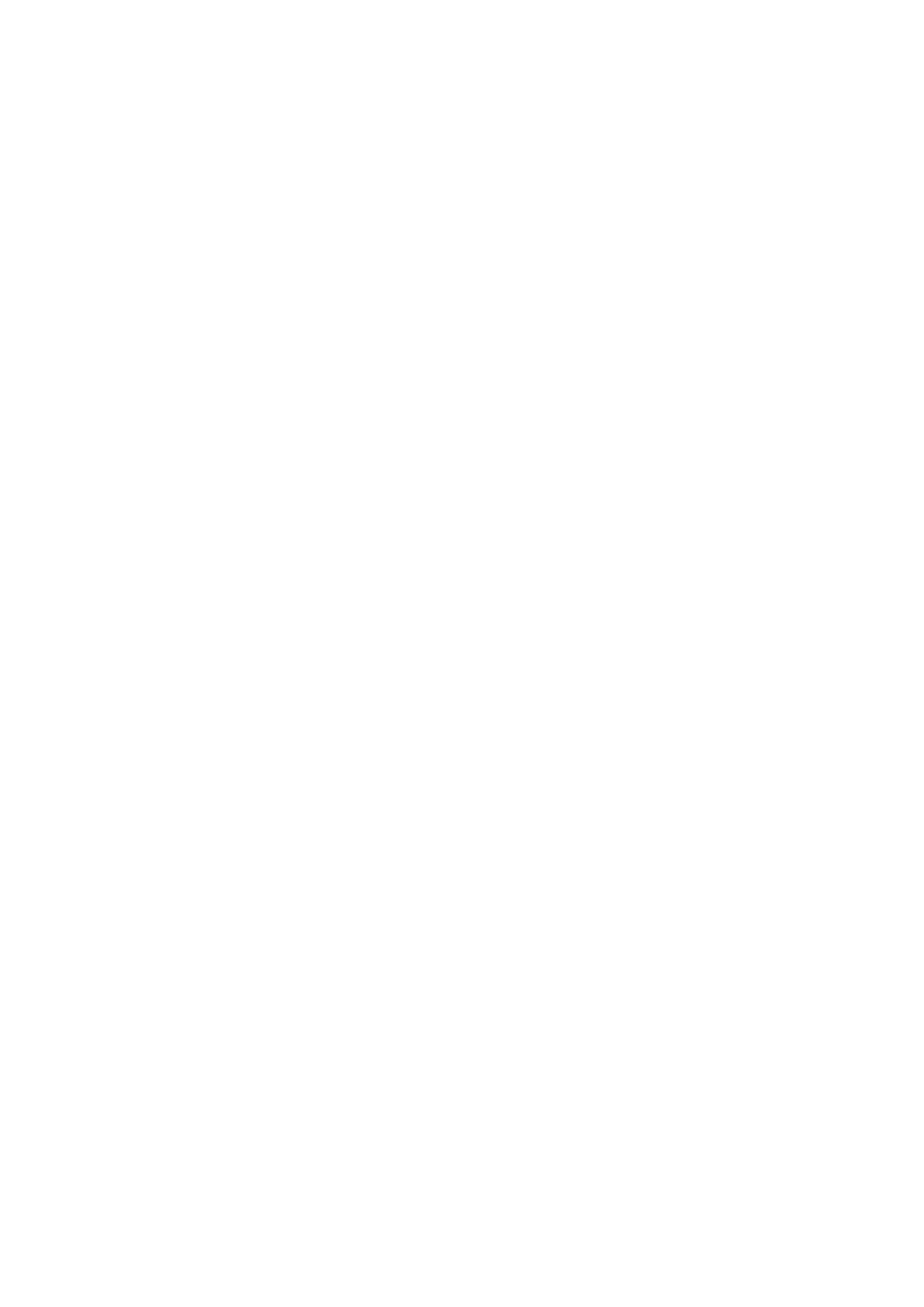



## BORA BALANZA

DESIGN: AXEL ENTHOVEN, 2016

#### **Bora Balanza - armchair Low**





Dimensions (cm) Width: 90 Length: 88 Height: 80 Seat width: 40 Seat depth: 55 Seat height: 44 Back height: 44 Arm height: 19





Length: 88 Height: 90 Seat width: 40 Seat depth: 55 Seat height: 44 Back height: 55 Arm height: 19

Dimensions (cm) Width: 90

**Bora Balanza - sofa 3-seater Low**





Dimensions (cm) Width: 90 Length: 208 Height: 80 Seat width: 150 Seat depth: 55 Seat height: 44 Back height: 44 Arm height: 19

**Bora Balanza - sofa 3-seater Hig**





Dimensions (cm) Width: 90 Length: 208 Height: 90 Seat width: 150 Seat depth: 55 Seat height: 44 Back height: 55 Arm height: 19

**Bora Balanza - sofa 3,5-seater Low**





Dimensions (cm) Width: 90 Length: 233 Height: 80 Seat width: 175 Seat depth: 55 Seat height: 44 Back height: 44 Arm height: 19

**Bora Balanza - sofa 3,5-seater High**





Dimensions (cm) Width: 90 Length: 233 Height: 90 Seat width: 175 Seat depth: 55 Seat height: 44 Back height: 55 Arm height: 19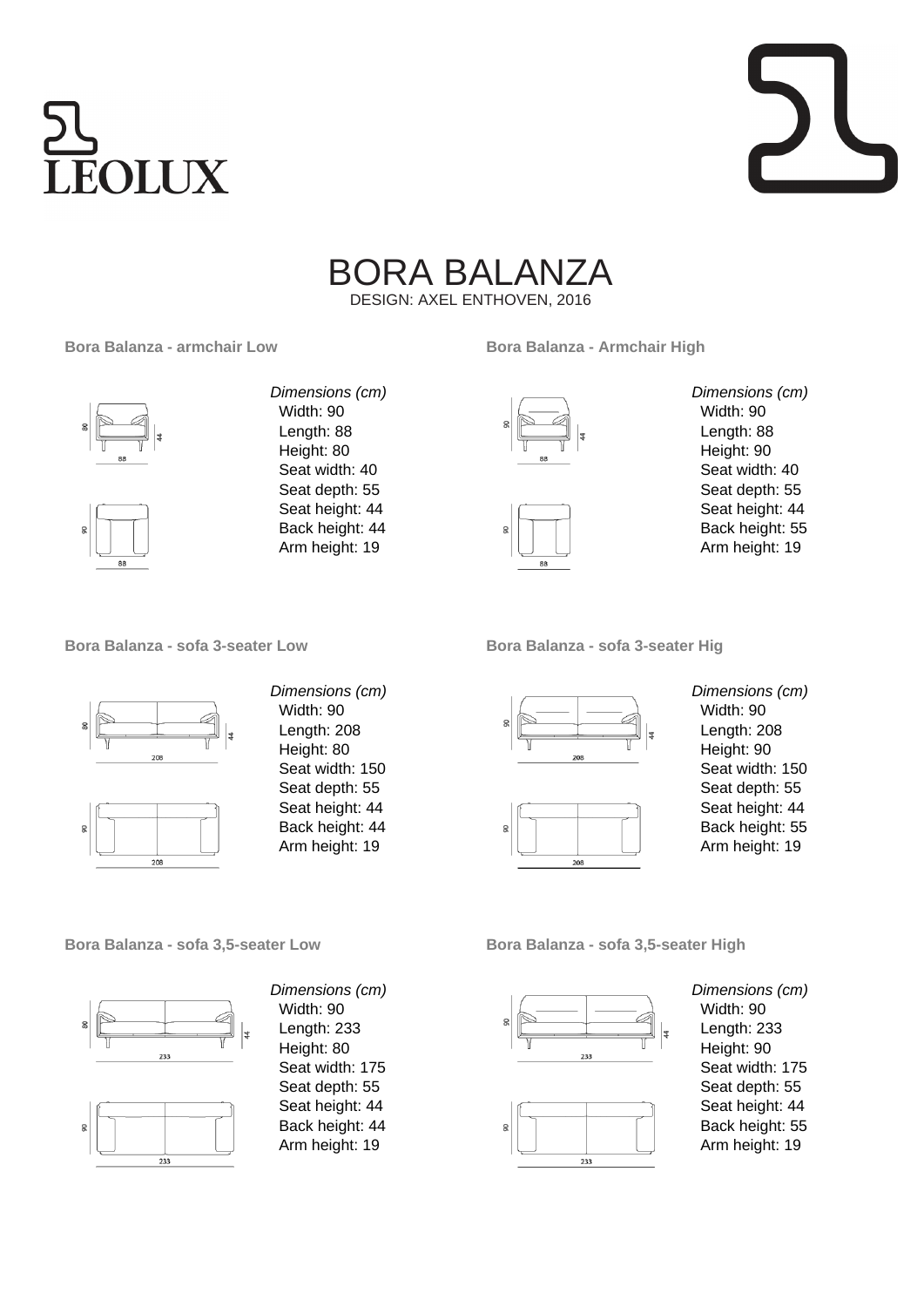#### **Bora Balanza - sofa 2,5-seater Low**

**Bora Balanza - sofa 2,5-seater High**





Dimensions (cm) Width: 90 Length: 183 Height: 80 Seat width: 125 Seat depth: 55 Seat height: 44 Back height: 44 Arm height: 19





Dimensions (cm) Width: 90 Length: 183 Height: 90 Seat width: 125 Seat depth: 55 Seat height: 44 Back height: 55 Arm height: 19

**Bora Balanza - footstool**



Dimensions (cm) Width: 50 Length: 80